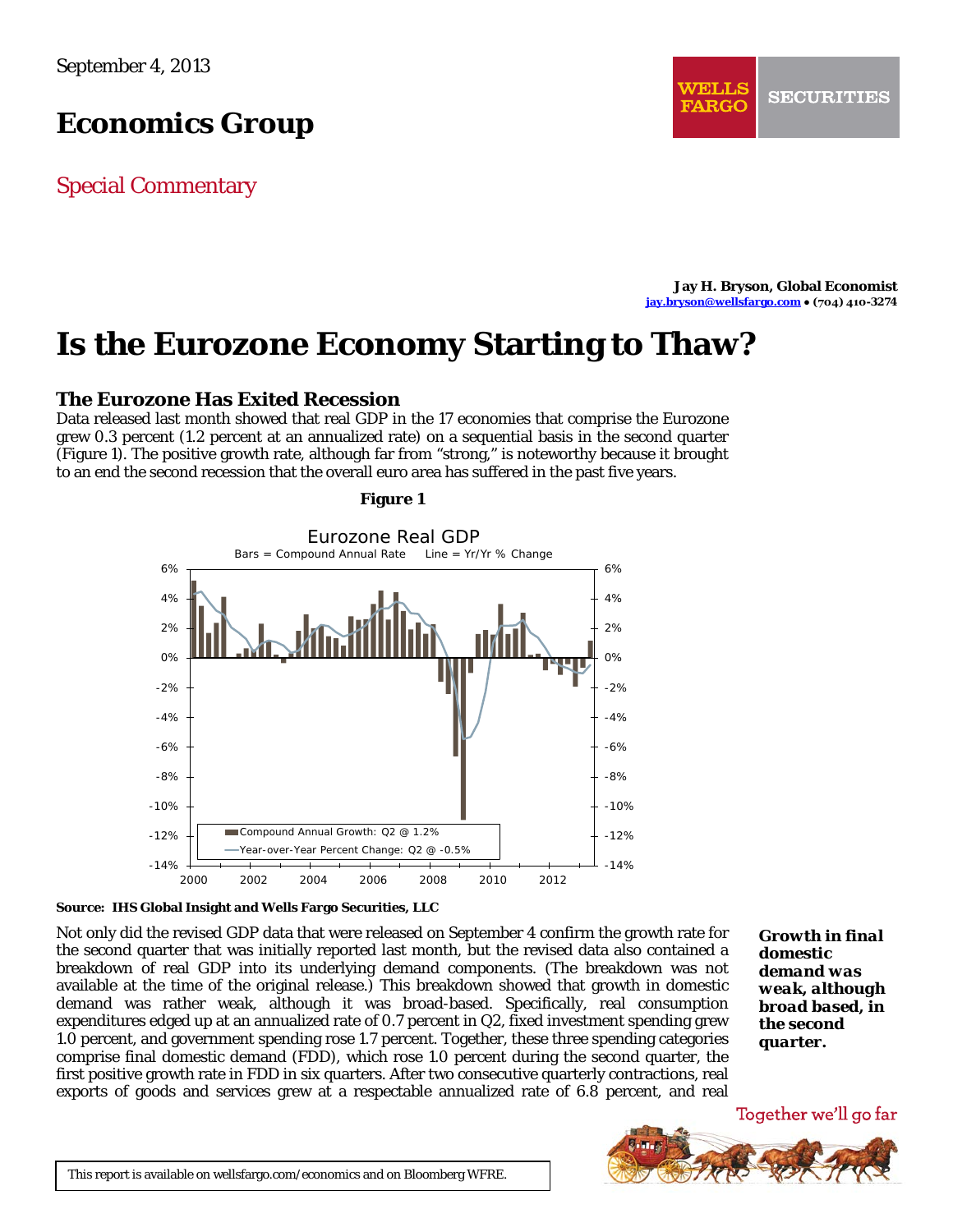imports were up 5.5 percent. Net exports of goods and services, which measure the difference between exports and imports, made a positive contribution to overall GDP growth that totaled 0.8 percentage point.

# **Growth Should Remain Modestly Positive in Near Term**

There have not been many "hard" economic indicators released yet on the state of economic activity in the overall euro area in the third quarter. However, the "soft" indicators released to date suggest that Eurozone economic growth has remained positive. For starters, the economic sentiment index, which attempts to measure general economic activity, has risen for four consecutive months (Figure 2). Consumer confidence strengthened markedly over the summer, and it now stands at its highest level in two years. Although retail sales in the Eurozone edged up only 0.1 percent in July relative to the previous month, retailers and service sector providers are also expressing more confidence. The increase in confidence among consumers and retailers in conjunction with some incipient stability in the labor market—the number of unemployed workers in the euro area edged down 0.3 percent between May and July, suggests that consumer spending should continue to grow, if only at a weak pace, over the next few months.[1](#page-1-0)

#### **Figure 2 Figure 3**



#### **Source: IHS Global Insight and Wells Fargo Securities, LLC**

*It appears that a recovery may be starting to take hold in the euro area.*

At this point, it looks as though real GDP in the overall euro area should grow at more or less the same rate in the third quarter as it did in the second quarter. Not only did industrial production (IP) end the second quarter with good momentum—IP rose 0.7 percent in June on a month-overmonth basis—but the decline in inventories during the second quarter indicates that there is not much of an inventory overhang that would constrain production growth in the near-term.[2](#page-1-1) Therefore, it appears that a recovery may be starting to take hold in the euro area.

That said, the recovery is very fragile at this point, and the euro area has a long way to go before a self-sustaining expansion becomes firmly entrenched. Five years after the Eurozone entered its own Great Recession, the level of real GDP in the overall euro area remains 3 percent below its Q1-2008 high.[3](#page-1-2) However, there is a wide divergence among individual countries within the euro area. The German economy, the largest and most powerful one in Europe, is more than 2 percent larger today than it was at the beginning of 2008 (Figure 3). However, the Spanish and Italian economies have contracted roughly 7 percent and 9 percent, respectively, on balance over the past five years, and the Greek economy is more than 20 percent smaller today than it was at its peak in 2008. Although there are some tentative signs that the Greek economy may be nearing a bottom, it will be many years before the level of Greek real GDP surpasses its previous peak.

<span id="page-1-0"></span> <sup>1</sup> **It would be preferable to look at data on employment (rather than unemployment) when discussing recent labor market trends. However, employment data in the Eurozone are released on a quarterly basis only with a long lag.** 

<span id="page-1-1"></span><sup>2</sup> **Inventories sliced 0.1 percentage point from the overall GDP growth rate in the second quarter.** 

<span id="page-1-2"></span><sup>3</sup> **U.S. real GDP currently stands 4.6 percent above its previous high, which was reached in Q4-2007.**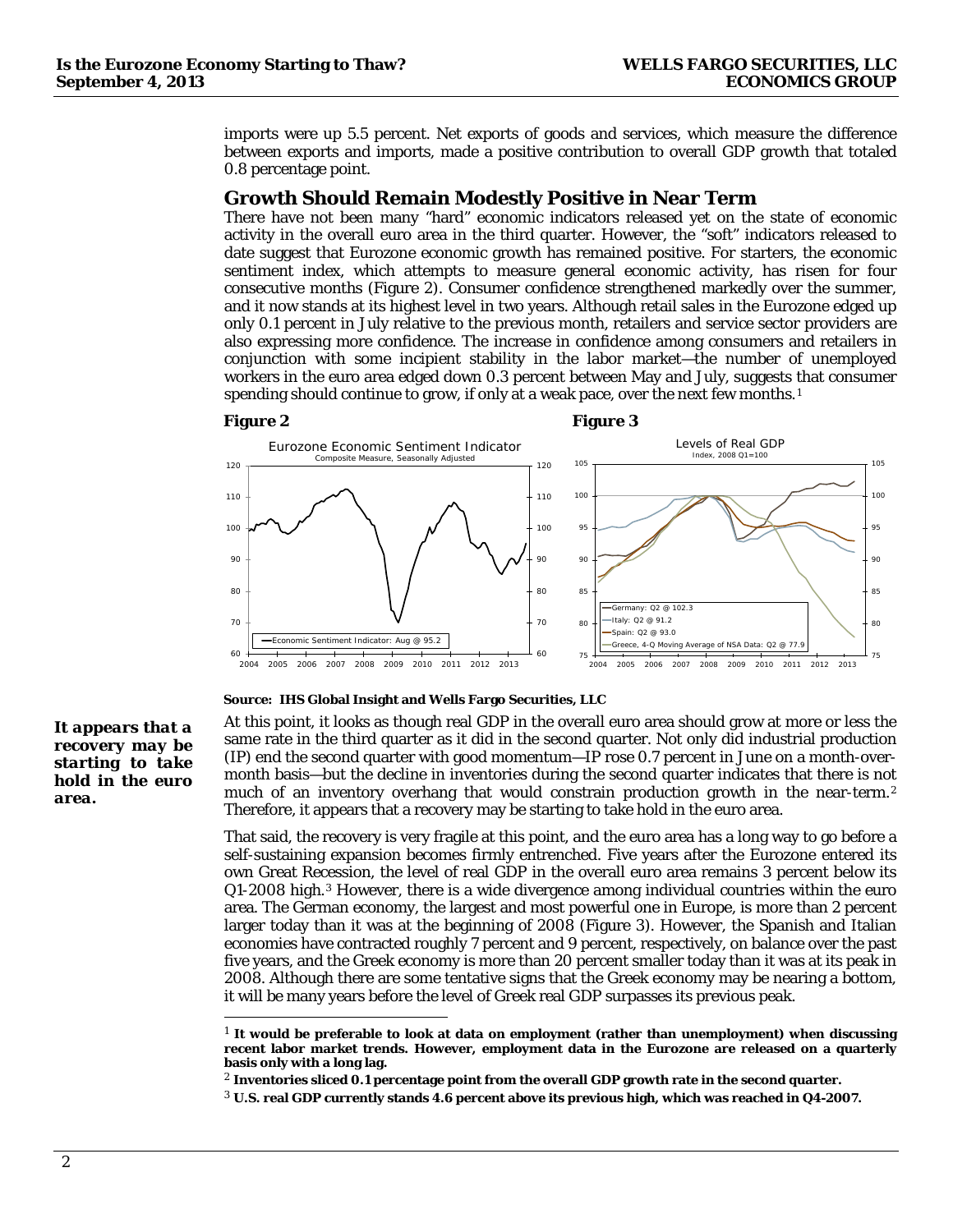# **Long-Run Challenges Remain**

Although economic activity appears to be turning the corner, the Eurozone continues to face some challenges that likely will restrain growth through next year and perhaps beyond. For starters, fiscal policy, which has been restrictive for four consecutive years, should continue to exert headwinds on growth in 2014. The Organisation for Economic Cooperation and Development projects that every individual economy in the Eurozone will incur a smaller structural budget deficit in 2014 than in 2013.[4](#page-2-0) The decline in the aggregate euro area structural budget deficit from 1.0 percent of GDP in 2013 to 0.4 percent of GDP in 2014 that the OECD projects implies that there will be a negative fiscal impulse equivalent to 0.6 percent of GDP next year (Figure 4). Although the fiscal tightening that is projected for next year will not be restrictive as the tightening that has occurred in each of the past three years, it nevertheless will exert some headwinds on economic growth.





*Fiscal policy should continue to exert headwinds on economic growth.*

# **Source: Organisation for Economic Cooperation and Development, IHS Global Insight and Wells Fargo Securities, LLC**

In addition, bank lending remains anemic. Total bank loans fell nearly 3 percent on a year-overyear basis in July (Figure 5), and bank lending to nonfinancial companies (NFCs) is especially weak. Lending to households is roughly flat at present, but lending to NFCs was down more than 5 percent in July, the most rapid rate of contraction on record. It is difficult to envision a sustained economic expansion, at least not a strong one, if bank lending to businesses continues to head south.

This weakness in lending to NFCs is a major challenge facing the European Central Bank (ECB). If reducing the bank's main policy rate, through which it provides short-term liquidity to the banking system, would induce banks to lend more to businesses the ECB surely would be cutting rates further. But would banks really lend significantly more if the ECB cut its main policy rate, which is already at a record low of only 0.50 percent, if the ECB cut the rate by 25 bps or even by 50 bps? The ECB doesn't seem to think that another rate cut would lead to significant acceleration in bank lending. Weak banks may need more capital in order to ramp up lending significantly, but capital injections are largely beyond the purview of the ECB.

Finally, the European sovereign debt crisis, although largely on the back burner at present, is not entirely solved either. The problem that individual countries in the euro area face is that they do not have the ability to independently stimulate their economies if they are hit by an adverse asymmetric shock. Exchange rate adjustments are impossible because each country in the

#### *Bank lending remains anemic.*

-4% -2% 0% 2% 4% 6% 8% 10% 12% 14%

<span id="page-2-0"></span> <sup>4</sup> **Because fluctuations in economic growth will affect fiscal deficits or surpluses through its effect on expenditures and revenues, economists often measure changes in fiscal policy, so-called fiscal impulses, through changes in the structural budget balance, which adjusts for the effects of the business cycle. Smaller structural deficits (larger surpluses in the cases of Estonia, Greece, Italy, and Luxembourg) in 2014 than in 2013 mean that those governments are tightening fiscal policy.**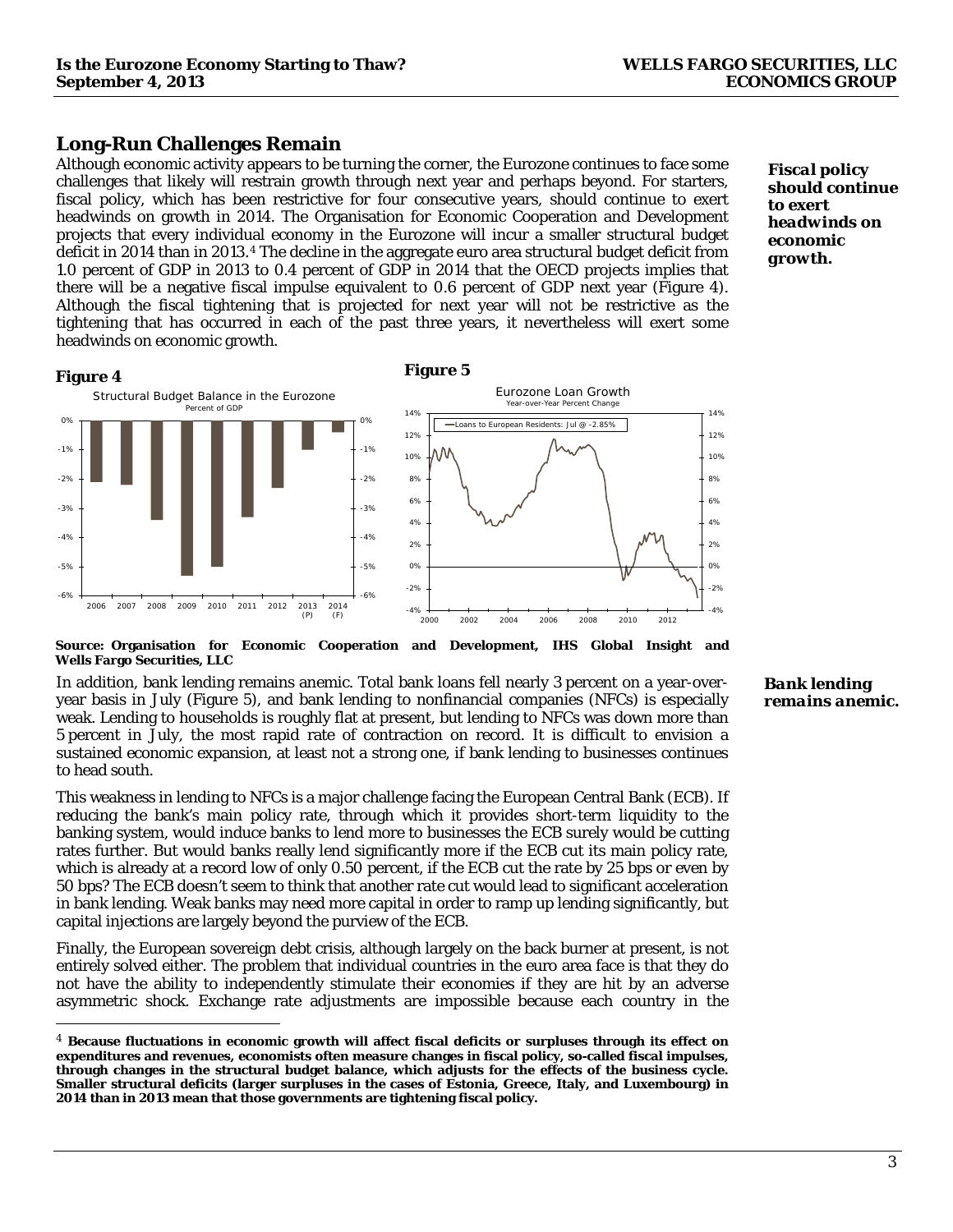*The European sovereign debt crisis is not entirely solved.* Eurozone has adopted the euro as its currency. Monetary policy is in the hands of the ECB, which sets policy according to economic conditions within the overall euro area not for any specific individual economy. Fiscal policy is constrained by the fiscal pact that countries endorsed at their December 2011 summit meeting.[5](#page-3-0) Therefore, it is not hard for countries to fall into a vicious circle of economic contraction, widening fiscal deficits that require budget cutting, further downward pressure on economic activity, more budget cutting, etc.

The Eurozone needs a fiscal union, much like the one that exists in the United States, to give it macroeconomic stability in the face of asymmetric shocks. That is, when a region within the United States, say the West Coast, is hit by an adverse shock, the rise in unemployment in that region is blunted by the fiscal transfers that it automatically receives from the rest of the nation.[6](#page-3-1) These types of transfers do not automatically occur in the Eurozone, with the result that unemployment can rise sharply.[7](#page-3-2) If unemployment remains elevated for a long time, some politicians may begin to advocate an exit from the monetary union. A full-fledged banking union among all member states would lend even more macroeconomic stability to the Eurozone.

Fiscal and banking unions, although easy to envision in theory, are difficult to establish in practice because they involve painful political decisions. Although some progress has been made in the establishment of a banking union, a fiscal union is a distant dream. Until institutions like fiscal and banking unions that would enhance the macroeconomic stability of the Eurozone are established, the euro area will continue, in our view, to represent a potential source of financial market instability.

# **Conclusion**

It appears that economic activity in the Eurozone is expanding again following the second recession in five years. Real GDP growth turned positive in the second quarter, driven in part by domestic demand, and available indicators from the current quarter suggest that growth has remained positive. Provided that the global economy does not experience a negative shock anytime soon, real GDP growth in the overall euro area likely will remain positive for the foreseeable future.

That said, the pace of economic growth in the overall euro area will likely not be strong anytime soon. Not only will restrictive fiscal policy continue to exert headwinds on growth in many economies, but credit growth likely will remain constrained for the foreseeable future. Moreover, the European sovereign debt crisis is not fully "solved" at this point. Until Europe is "fixed" it will remain a potential source of financial market instability.

<span id="page-3-0"></span> <sup>5</sup> **The fiscal rule requires that structural budget deficits for individual countries not exceed 0.5 percent of GDP. Consequently, expansionary fiscal policy is limited, if not forbidden entirely, when downturns occur.**

<span id="page-3-1"></span><sup>6</sup> **Unemployed workers in the affected region receive unemployment compensation that is financed by taxpayers in other states.**

<span id="page-3-2"></span><sup>7</sup> **The unemployment rate from Spain has risen from 8 percent in 2007 to 26 percent presently. The unemployment rate in Greece is nearing 30 percent.**